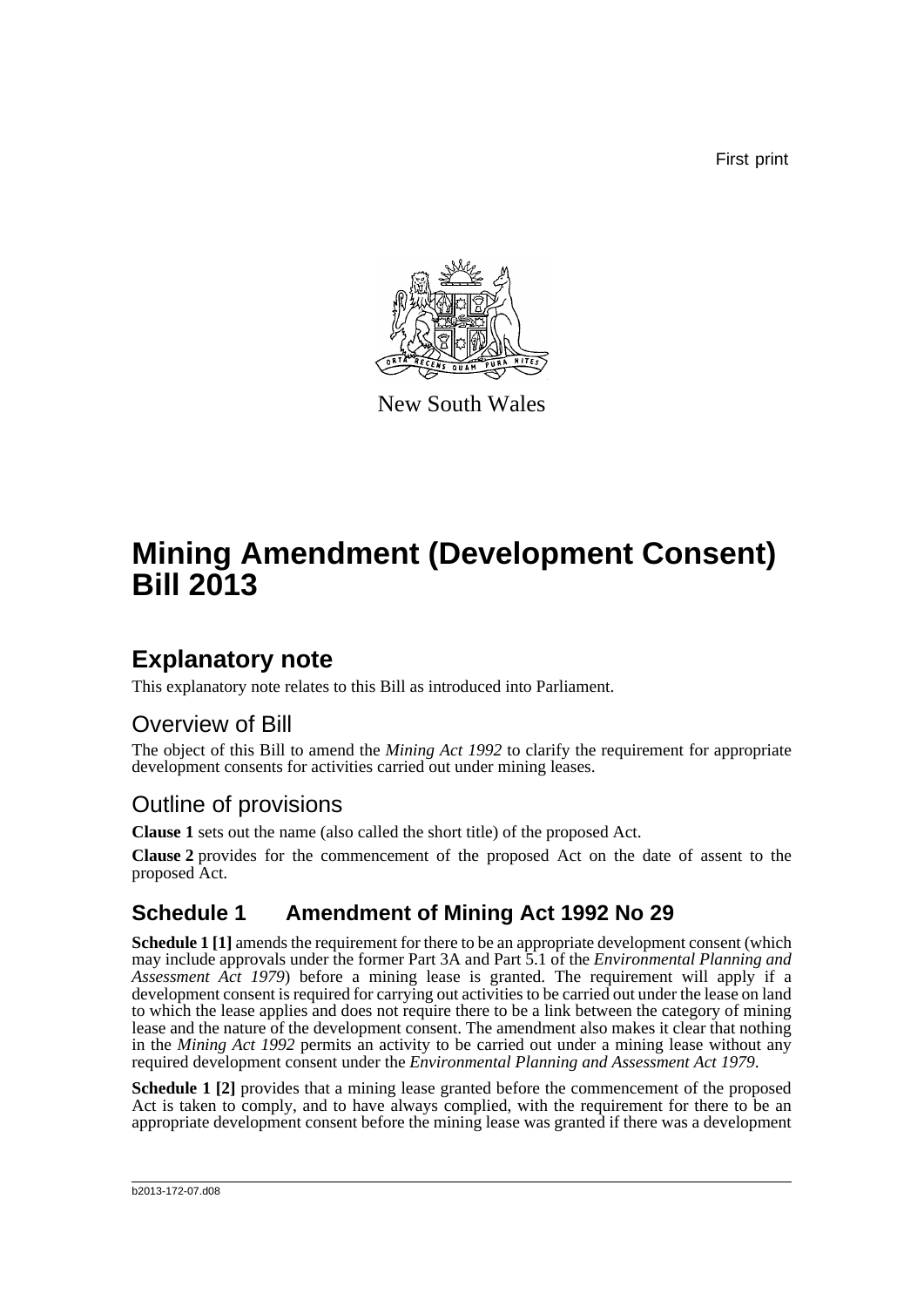consent relating to any of the activities permitted under the lease when the lease was granted. The provision will also apply to a mining lease found to be invalid if the ground of invalidity was a failure to comply with the requirement for an existing development consent and there was an existing development consent applicable to a permitted activity under the mining lease.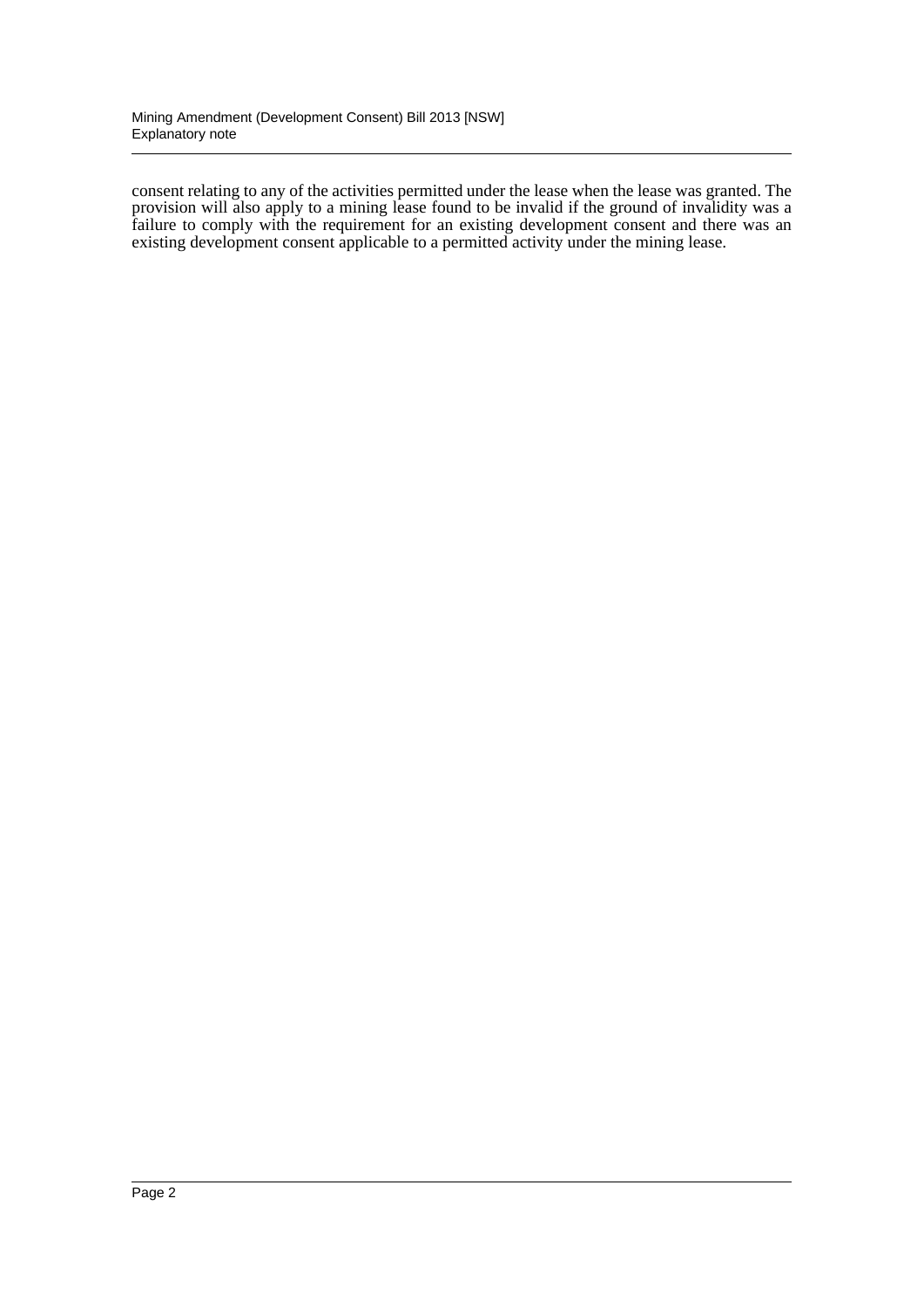First print



New South Wales

# **Mining Amendment (Development Consent) Bill 2013**

## **Contents**

|    |                                               | Page |
|----|-----------------------------------------------|------|
|    |                                               |      |
| 1. | Name of Act                                   | ົ    |
| 2  | Commencement                                  | ົ    |
|    | Schedule 1 Amendment of Mining Act 1992 No 29 | ્ર   |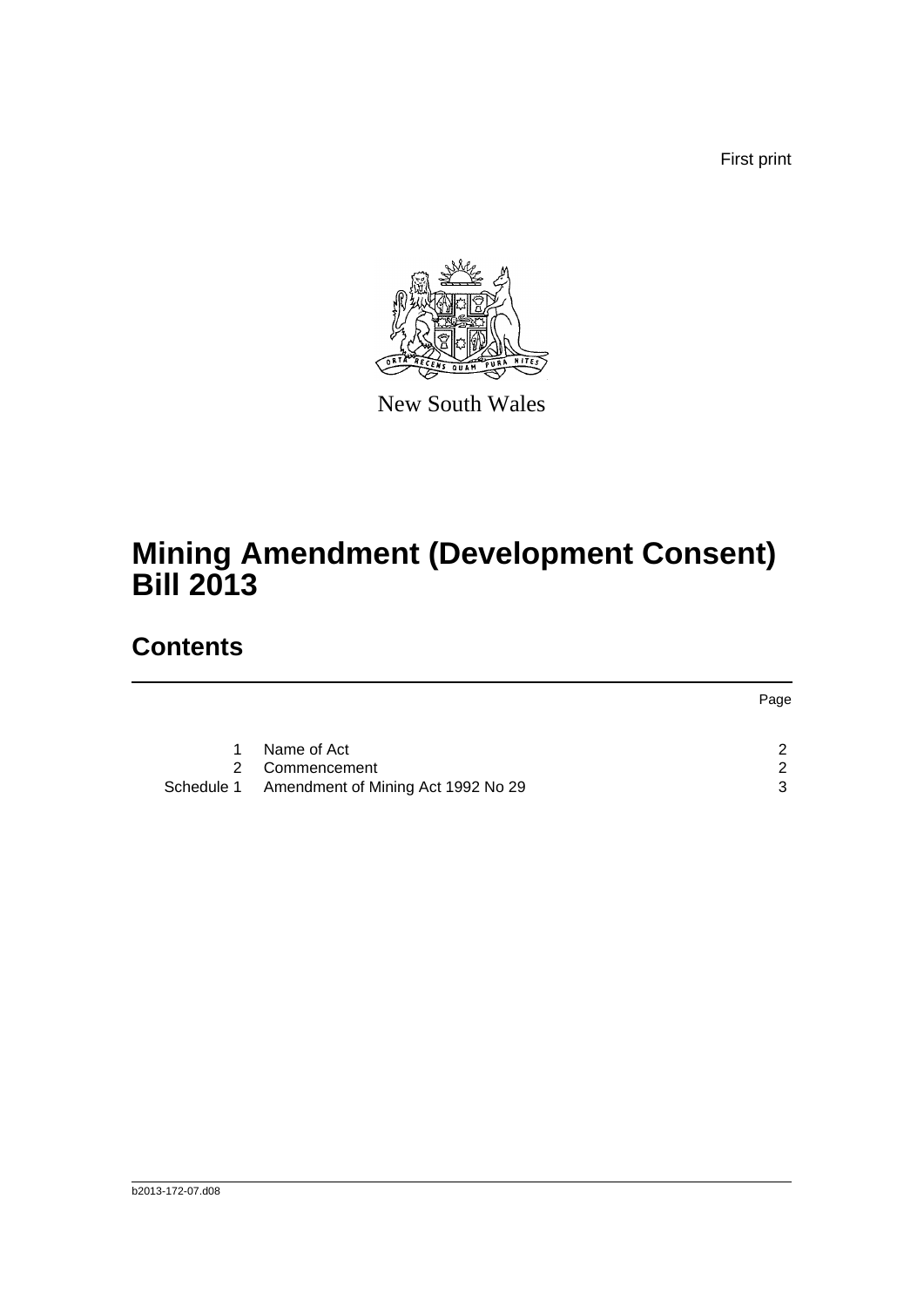

New South Wales

## **Mining Amendment (Development Consent) Bill 2013**

No , 2013

#### **A Bill for**

An Act to amend the *Mining Act 1992* with respect to development consents for activities under mining leases.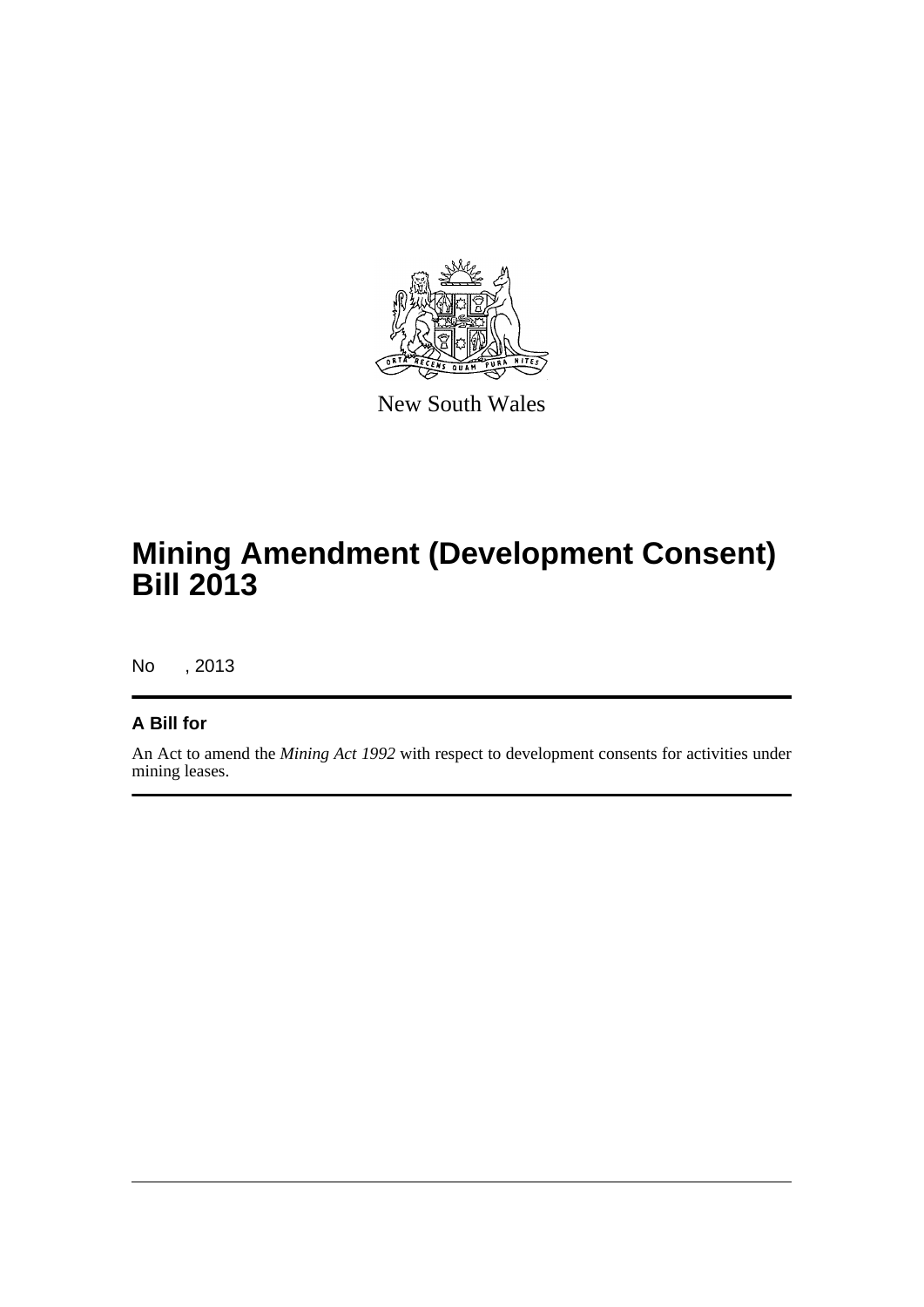Mining Amendment (Development Consent) Bill 2013 [NSW]

<span id="page-4-1"></span><span id="page-4-0"></span>

| The Legislature of New South Wales enacts: |                                                                  |               |
|--------------------------------------------|------------------------------------------------------------------|---------------|
|                                            | Name of Act                                                      | $\mathcal{P}$ |
|                                            | This Act is the Mining Amendment (Development Consent) Act 2013. | 3             |
|                                            | <b>Commencement</b>                                              | 4             |
|                                            | This Act commences on the date of assent to this Act.            | 5             |
|                                            |                                                                  |               |